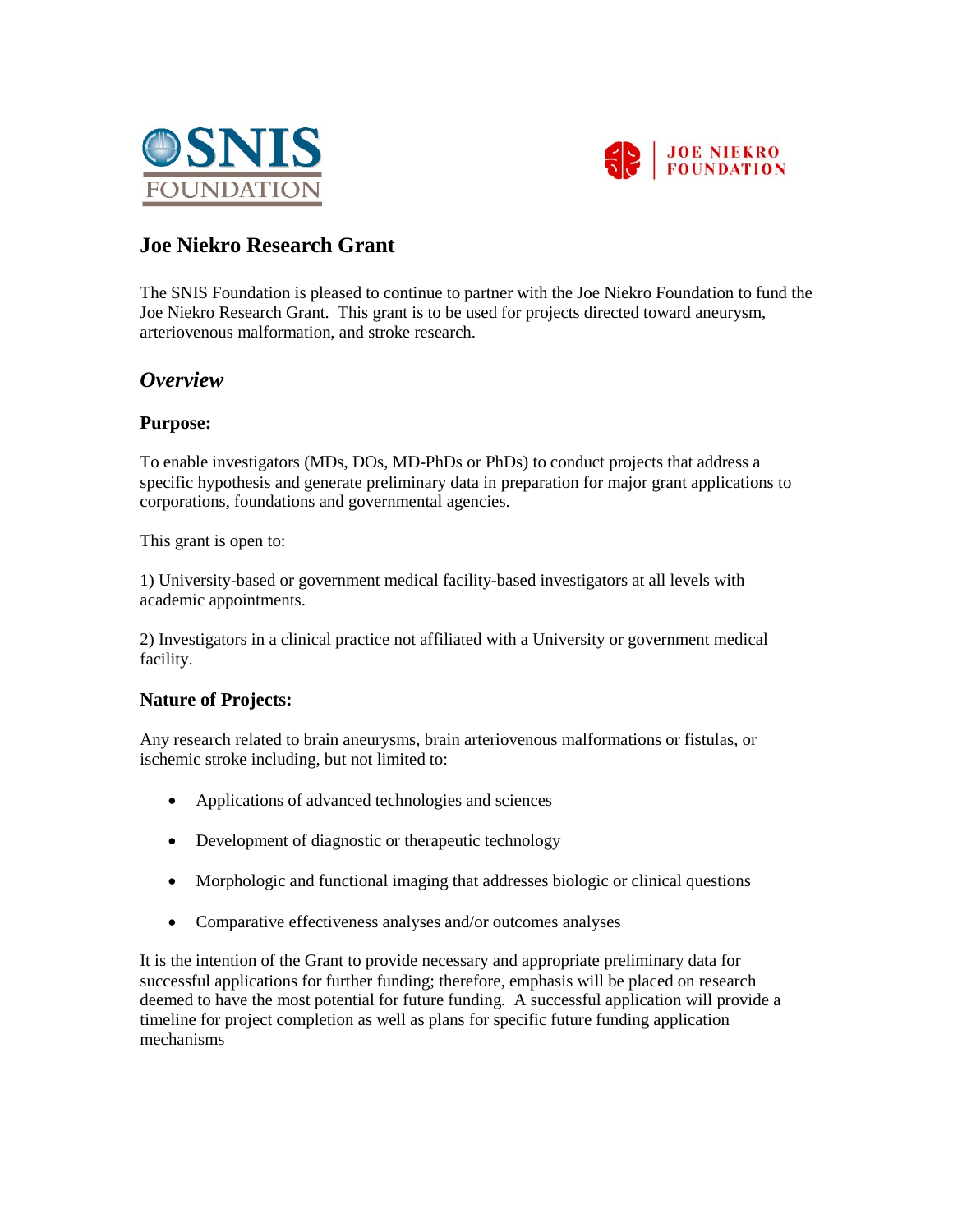The successful project application will include a method of dissemination of project results (e.g., presentation at regional or national medical meetings and publication of results in a peerreviewed medical journal).

# **Eligibility:**

Applicant must be an SNIS Member (at any level) in good standing at the time of application with an MD, MD-PhD, DO or PhD degree. Applicants are advised to check their membership status, or become a member today a[t www.snisonline.org.](http://www.snisonline.org/)

If an MD, applicant must be in-training or have completed advanced training and be boardcertified or board-eligible by the American Board of Radiology (ABR), American Board of Neurological Surgery (ABNS) or the American Board of Psychiatry and Neurology (ABPN). International applicants must be certified by the corresponding sub-specialty board in their country (where applicable).

Applicant must hold a full-time position within an educational institution or government medical facility in a department of radiology, neurosurgery or neurology. Applicants not affiliated with an educational institution or government medical facility must hold a full-time position with a radiology, neurosurgery or neurology practice.

Applicant cannot have been a principal investigator on prior government, private, industrial/commercial and/or societal grants totaling more than \$50,000 in direct costs in a single year.

Applicant/co-principal investigator(s) cannot be employed by any for-profit, commercial company in the radiologic, neurologic, or neurosurgical sciences.

Acceptance of an award from another source for the same project in the same year is prohibited, with the exception of salary support. All funding sources for salary support must be identified.

# **Grant Amount:**

Up to \$20,000 for a one-year project to support the preliminary phase of scientific projects. The grant cannot be supplemental to major funding already secured. No salary support for the principal or co-investigators will be provided. The funding will go directly to the sponsoring Institution or Department as direct costs only. No overhead or indirect costs are provided.

Travel expenses for the SNIS Annual Meeting or the Joe Niekro Foundation KnuckleBall may not be underwritten by this grant.

Unexpended funds at the end of the project period must be returned to the SNIS Foundation.

Grants run August 1 – July 31. Funds will be paid to the sponsoring Institution or Department in three installments.

# **Deadline for Application:**

Completed application must be received no later than **June 27, 2022**. Incomplete applications, applications that do not comply with the instructions, and/or those that do not have the appropriate executed signatures will not be reviewed.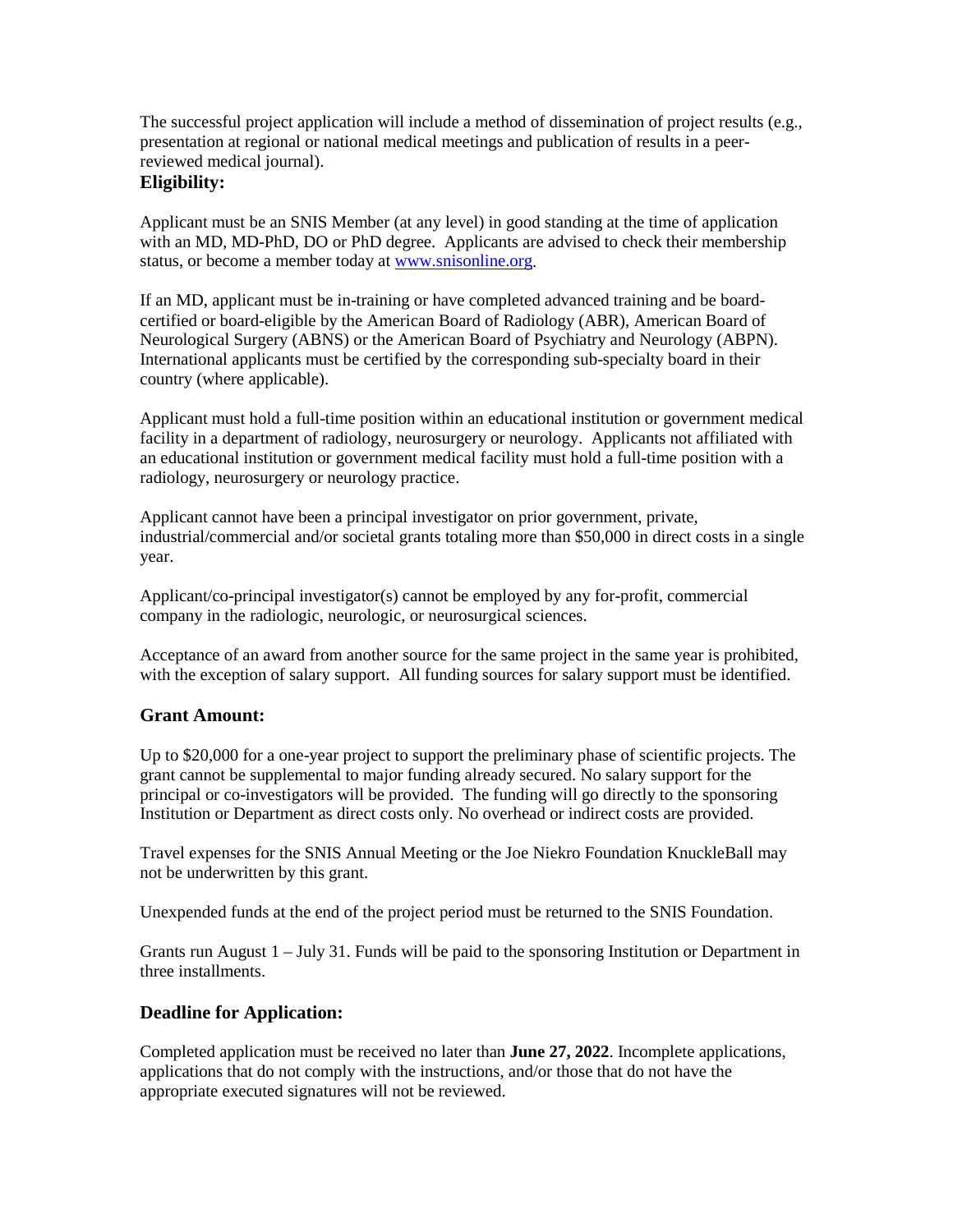## **Selection Criteria/Review Process:**

Applicants should propose research that advances the study of brain aneurysms, brain arteriovenous malformations or fistulas, or ischemic stroke. The application must contain a detailed research plan as outlined in the "Application Instructions and Guidelines." A one-year budget for the planned research with all other funding sources identified must be included. All funds requested in the application must be fully justified. Failure to do either will result in deferral or disapproval of the application.

A letter from the department chair (for faculty applicants), fellowship director (for trainee applicants) or practice group chair (private practice physicians) must be provided. It is expected that the chair/director will comment on the merit of the project, describe the extent to which the department is supporting the applicant's research in terms of funding and/or available facilities, and indicate a commitment to provide protected research time of the applicant during the research period.

A study section consisting of practicing physicians and PhD scientists with expertise in neurovascular research will review the application for scientific merit and appropriateness for funding. The final decision will be subject to approval by the SNIS Foundation Board.

The proposed research project will be evaluated regarding its suitability for the applicant to obtain preliminary data with the anticipation of a future submission for additional funding from governmental agencies, corporations, or foundations. The evaluation will assess the following criteria:

- The significance, relevance and innovation of the proposed project to clinical care or the advancement of technology in the evaluation of neurovascular diseases;
- The hypothesis should be clear and well-developed, and the experiments designed to appropriately test the hypothesis;
- The proposed statistical analysis of the data must be defined;
- The project should be feasible within the allotted timeframe and budget; applicants are encouraged to include a project timeline with specified anticipated targets for larger funding applications;
- The application must demonstrate that the applicant has the appropriate experienced advisor(s) to guide them throughout the proposed project. A letter of support from the advisor/mentor is required;
- There must be a defined plan for the protection of human subjects (when applicable). There must be a defined plan for the protection and appropriate use of animals (when applicable). Investigators must address issues related to inclusion based on gender, minorities and children (when applicable); and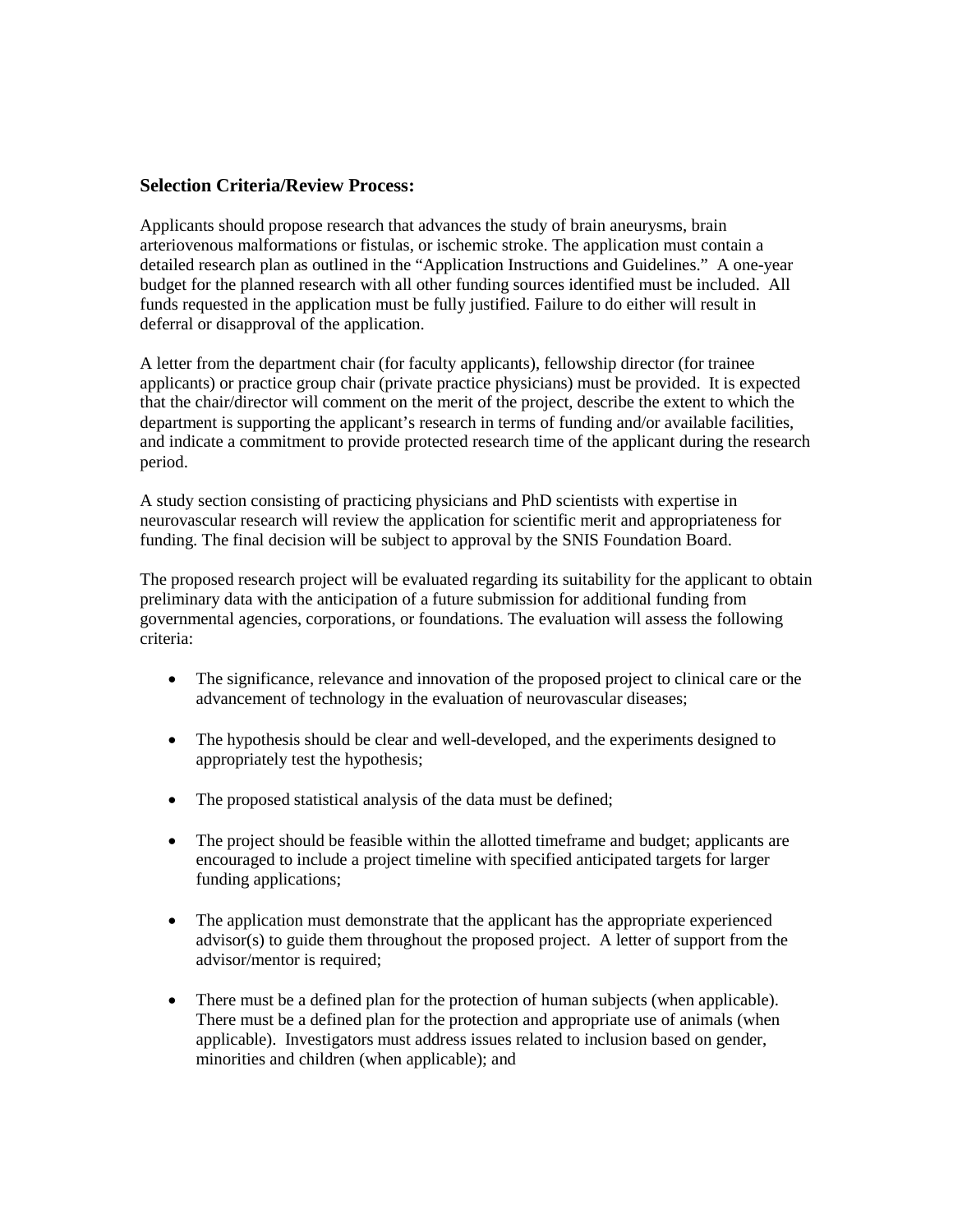• Evaluate the facilities and commitment of the institution, the department and individual research labs where applicable to provide adequate support for the applicant.

# **Grant Notification Process**

Grant applicants will be notified of their status after committee review. Grant applicants will receive a score similar to NIH-reporting system, along with review sheets describing the strengths and weaknesses of their application. Furthermore, applicants will be given an opportunity to discuss their grant application with an assigned mentor. In this way, we hope the process will provide assistance and support to all applicants in their efforts to secure funding.

# **Rules and Conditions**

# **1. Progress Reports**

Recipients must submit an interim report six months (180 days) after the start of the project, and a final report within three months (90 days) after completion of the project. Reports will be distributed to the SNIS Foundation Grant Committee to determine the success of the program. Failure to comply with the final report requirement may negatively affect the applicant and/or the applicant's practice's/home institution's eligibility to receive future funds. Reports are to be submitted electronically (MS-Word). Complete reports must address each of the following:

# **Interim report should include the following:**

- a) A summary statement.
- b) The specific aims/goals of the research and the results of the work toward each aim/goal.
- c) Disclosure of any deviations from the original research plan and justification.
- d) Outline of expenditures that have been made thus far.
- e) Any problems or delays that the applicant may have encountered.

#### **Final report should include the following:**

- 1. The applicant will address all points a) through e) under Interim Report (see above) and:
- 2. Indicate if the results from the research are being prepared for publication.

3. Indicate if the results from the research will be used as preliminary data to obtain additional funding.

4. Address the role the SNIS Foundation grant had on your career.

# **2. Presentations and Publications**

All scientific papers, abstracts and/or presentations resulting from the SNIS Foundation funding must first be submitted for consideration for presentation at the SNIS Annual Meeting. Any manuscript resulting from the research project in part or total must first be submitted for publication in the *Journal of NeuroInterventional Surgery* (*JNIS*). One re-print of each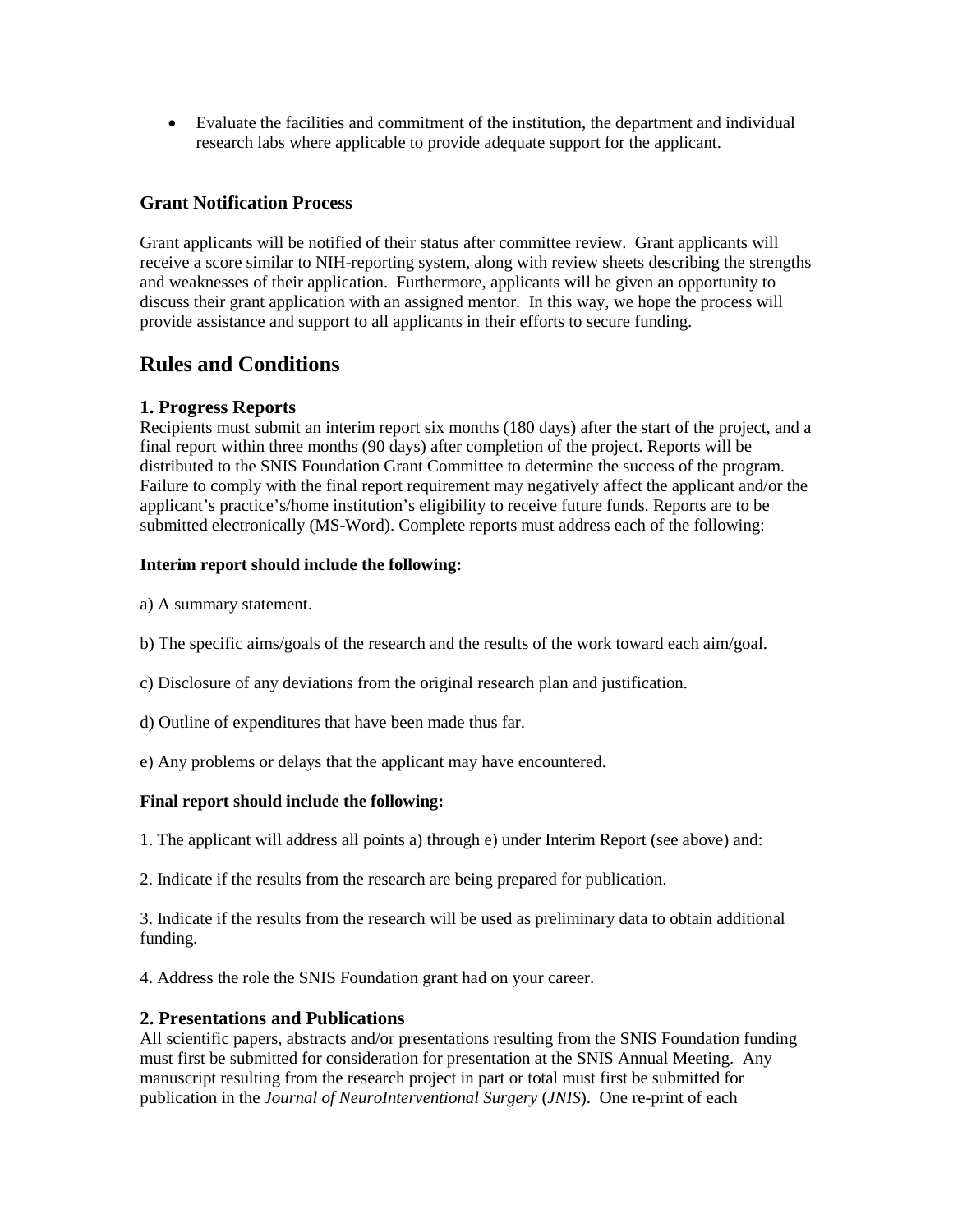publication produced as a result of the SNIS Foundation-funded work should be sent to the SNIS Foundation.

## **3. Acknowledgement**

All posters, publications, and oral presentations of SNIS Foundation-funded projects must contain appropriate acknowledgment of the Foundation's support. All poster, publications, and oral presentations of Joe Niekro Foundation-funded projects must contain appropriate acknowledgement of the Foundation's support.

## **4. Extension**

Extension of the terms of the grant may be requested to extend the final budget period up to 12 months beyond the original ending date. Approval of an extension does not include the awarding of additional funds. A request for an extension must be made in writing to the Chair of the SNIS Foundation Research Committee. The request must state the reason(s) for the extension, length of extension requested, and a review of the progress in the original grant period. Requests must be co-signed by the department or group practice chair and research advisor and submitted to the chair of the Research Committee two months (60 days) prior to the original ending date. Interim reports must be submitted every six months during the extension period.

# **5. Termination of Support**

The SNIS Foundation Board reserves the right to modify or terminate the amount of any funds granted under the terms of the Research Seed Grant program. If such a modification is deemed necessary, the grant recipient will be notified in writing within 90 days prior to termination. The investigator will have the option to modify the research plan or terminate the grant.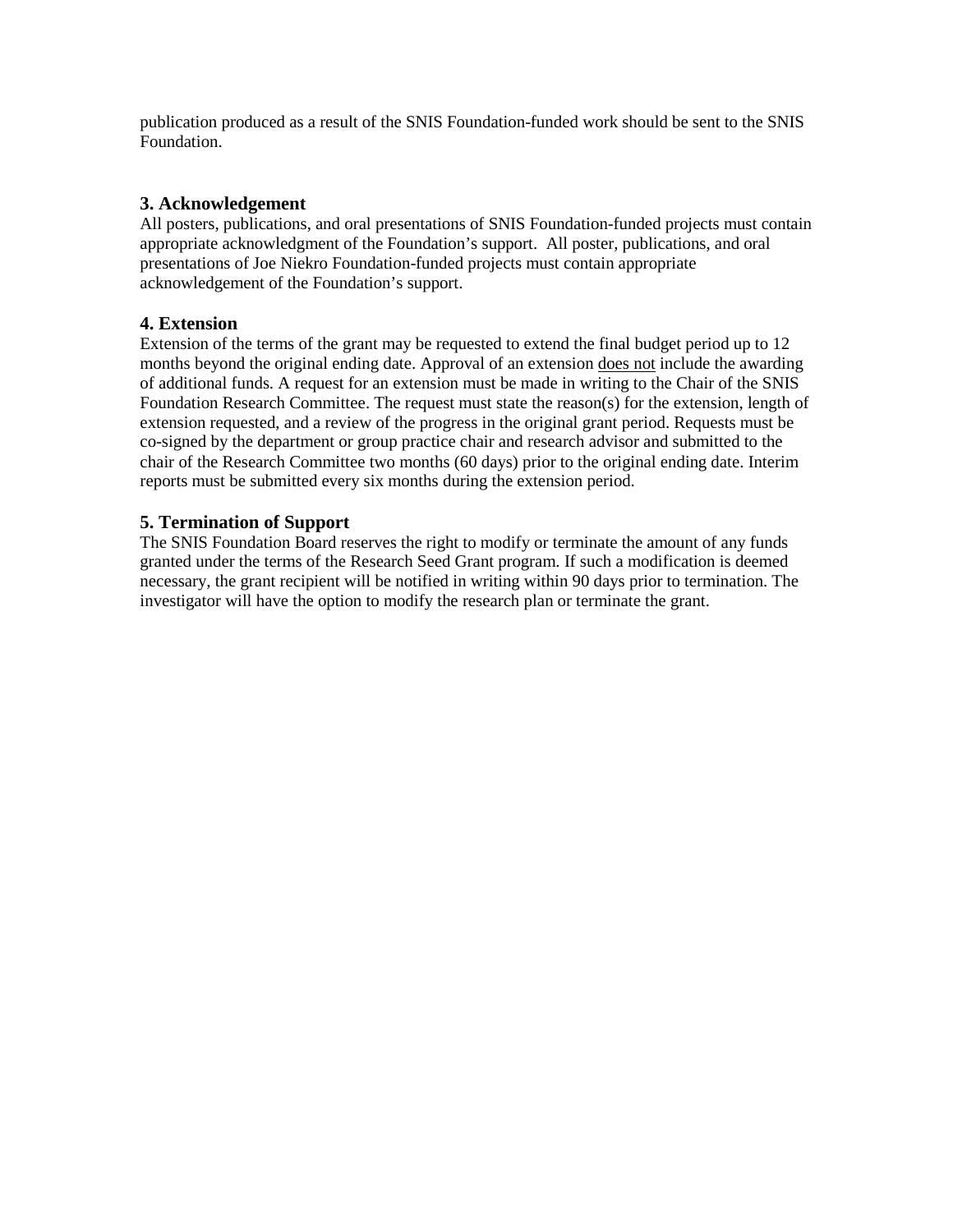# **Application Instructions and Guidelines**

Standard NIH grant formatting should be used (11-point Arial font, 0.5 inch margins).

Email completed applications to Chair, SNIS Foundation c/o Marie Williams at [Williams@snisonline.org](mailto:Williams@snisonline.org) no later than **June 27, 2022**.

#### **Section I: Title and Summary of Research Proposal**

Provide a succinct description of the proposed project (< 1 page). The abstract should state the long-term goals of the research, potential clinical significance of the research, and the methods to be used to conduct the research.

## **Section II: Investigator(s)**

#### **A. Applicant (Principal Investigator)**

Contact information: address, email, work phone, cell phone

Institution/Group Practice

Department

Citizenship

Current year of training, or faculty position/rank, or number of years post-training completion. If the applicant is currently in a training program, a letter from the Program Director must confirm status and ensure that the applicant will be provided appropriate time to complete the project.

Most recent copy of the applicant's Curriculum Vitae

#### **B. Priority Statement**:

The applicant will describe his/her area of professional/scientific interest(s) and long-term career goals. A brief summary of the project  $( $1$  page) describing the relevance of the proposed$ research to the priorities of the departmental/practice group research programs will be included.

**C. Scientific Advisor:** to be completed by advisor for trainee applicants

Name, degree(s), title/faculty rank

Provide description of the advisor's role as mentor for the applicant and CV

Describe the extent to which the applicant was responsible for developing and writing the research proposal

List the other investigators or advisors who will participate in the project and their role in the project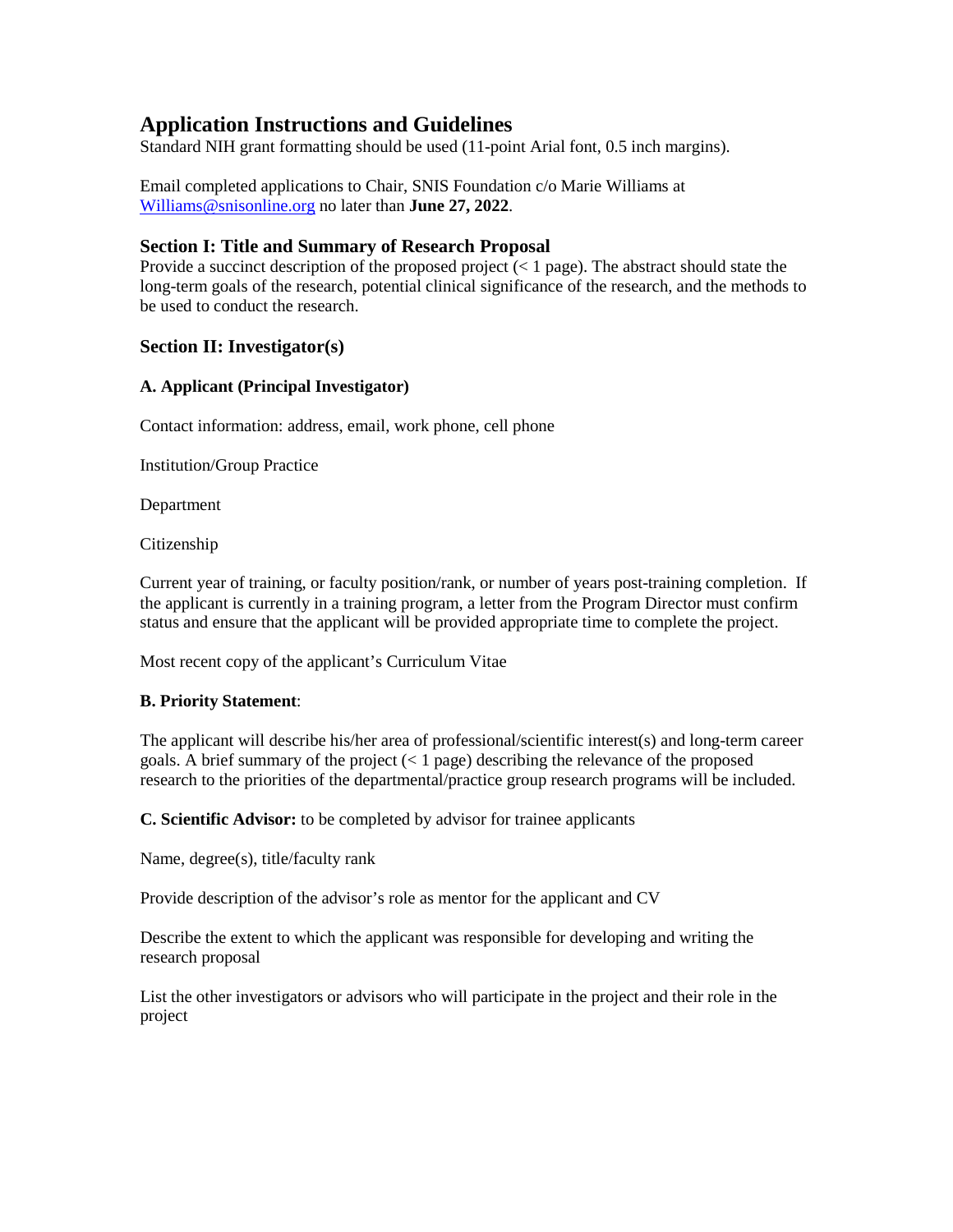# **Section III: Proposal**

### **A. Research Plan**:

The research plan will not exceed five single-spaced pages, exclusive of the references. Standard NIH grant formatting should be used (11-point Arial font, 0.5 inch margins).

#### Specific Aims

List the objectives and goals of the specific research proposed. State the hypothesis, the specific problem to be solved, the development of new technology, etc.

#### Background and Significance

Provide the background information leading to the proposed project. Review and analyze existing knowledge, and identify the gaps that the project is intended to fill. How do the specific aims translate to achieving the long-term objectives? How will knowledge or clinical practice be impacted by the results of the research?

#### Preliminary Studies

Provide information regarding the PI's preliminary studies pertinent to the application. If there are no preliminary data, then supporting evidence from the currently available literature must be submitted. Please note: as this is a Pilot Grant, preliminary data are not required.

#### Research Design and Methods

Describe the research design, conceptual or clinical framework, procedures, new methodologies, and analyses to be used to accomplish the specific aims of the project. Include how the data will be collected, analyzed, and interpreted. Describe the applicant's specific roles in the project. Discuss potential limitations of the proposed project and alternative approaches to address the aims.

Timeline of Events Provide a sequence and timetable for the project.

Bibliography (not included in the five-page limit)

Provide PI's preliminary studies pertinent to this application. If there is no preliminary data, then provide existing evidence from the literature.

#### **B. Research Assurances (not included in the five-page limit)**

Will the project involve any of the following?

Human subjects (Yes/No) If yes, then please provide a Statement on the Protection of Human Subjects.

Vertebrate animals (Yes/No) If yes, then please provide a Statement on the Protection of Animals.

Ionizing radiation/radioactive isotopes (Yes/No)

Funded applicants will be required to submit to IRB/IACUC before grant funds are released.

#### **C. Resources and Environment (not included in the five-page limit)**